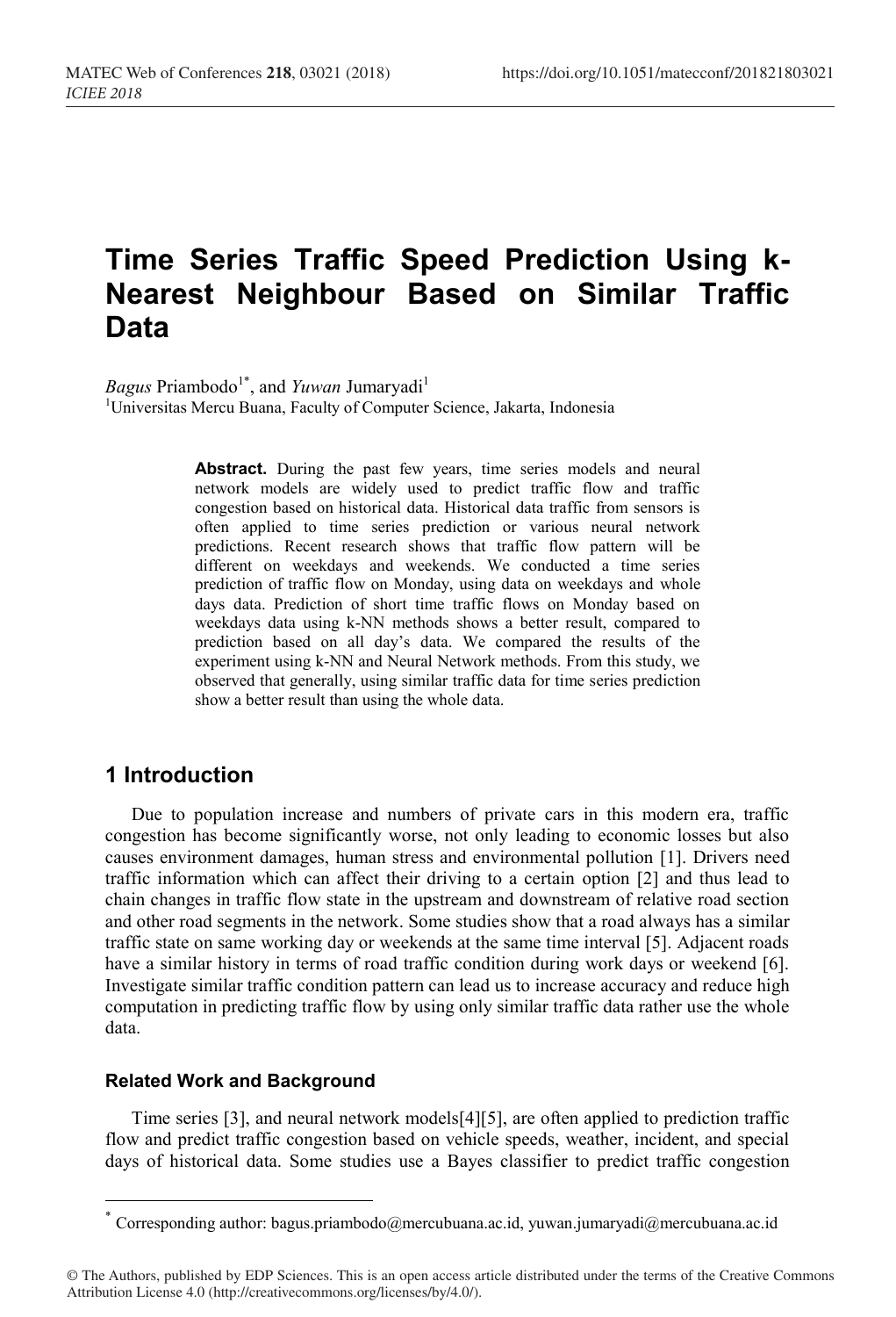[6][7]. Other used non-parametric regression *k*-NN to predict short-term traffic flow[8][9][10][11].

Traffic flow is uncertain, nonlinear and complex, it is difficult to predict the traffic flow effectively and accurately by the predict method based on traditional mathematics and physics models [12], although the neural network can train based on historical data to modelling complex relationships of traffic flow, its unavoidable because its need lengthy amount of time required to train the network [8]. K-nearest neighbour non-parametric regression method [10] is a reliable method for short-term traffic flow forecasting, which can reflect the nonlinear characteristics.

Some studies have conducted predict short-term traffic flow using k-NN, using threelayer k-NN [10], using k-NN with composite method [8], using k-NN with weight[12], using k-NN with tensor for calculating similarity traffic [11], and k-NN with connected link upstream or downstream[9].

Previously, we have conducted a prediction of traffic flow in normal condition based on all day's data using multiple regression method $[13]$ . Other research show there is a difference in congestion pattern between weekdays and weekend [14]and between regular and irregular days [15]. Based on this information, we found that traffic flow pattern on roads will be different on weekdays and weekends. We assumed time series prediction using the k-NN method on weekdays using only weekday's data will have a better result if compared to using all days' data.

# **2 Dataset and Method**

#### **2.1 Dataset**

For our experiments, we used data set from IoT traffic sensor in Aarhus, Denmark [16][17]. The total number of IoT sensors is 449 and their location is shown in Figure 1.



**Fig. 1.** Map of 449 IoT traffic sensors in the city of Aarhus, Denmark

### **2.2 Methodology**

In order to achieve our main research objective that is to do time series traffic speed prediction using k-NN based on similar traffic data. We conduct our experiment as follows. In the beginning, we observe traffic average speed pattern on road 158415 and road 158595, on weekdays and in whole days. Second, we conduct time series prediction on road 158415 and road 158595 using week day's data and using whole days data. Third, we calculate an error using MAD, MAPE and RMSE.

#### **2.3 Observe traffic average speed pattern**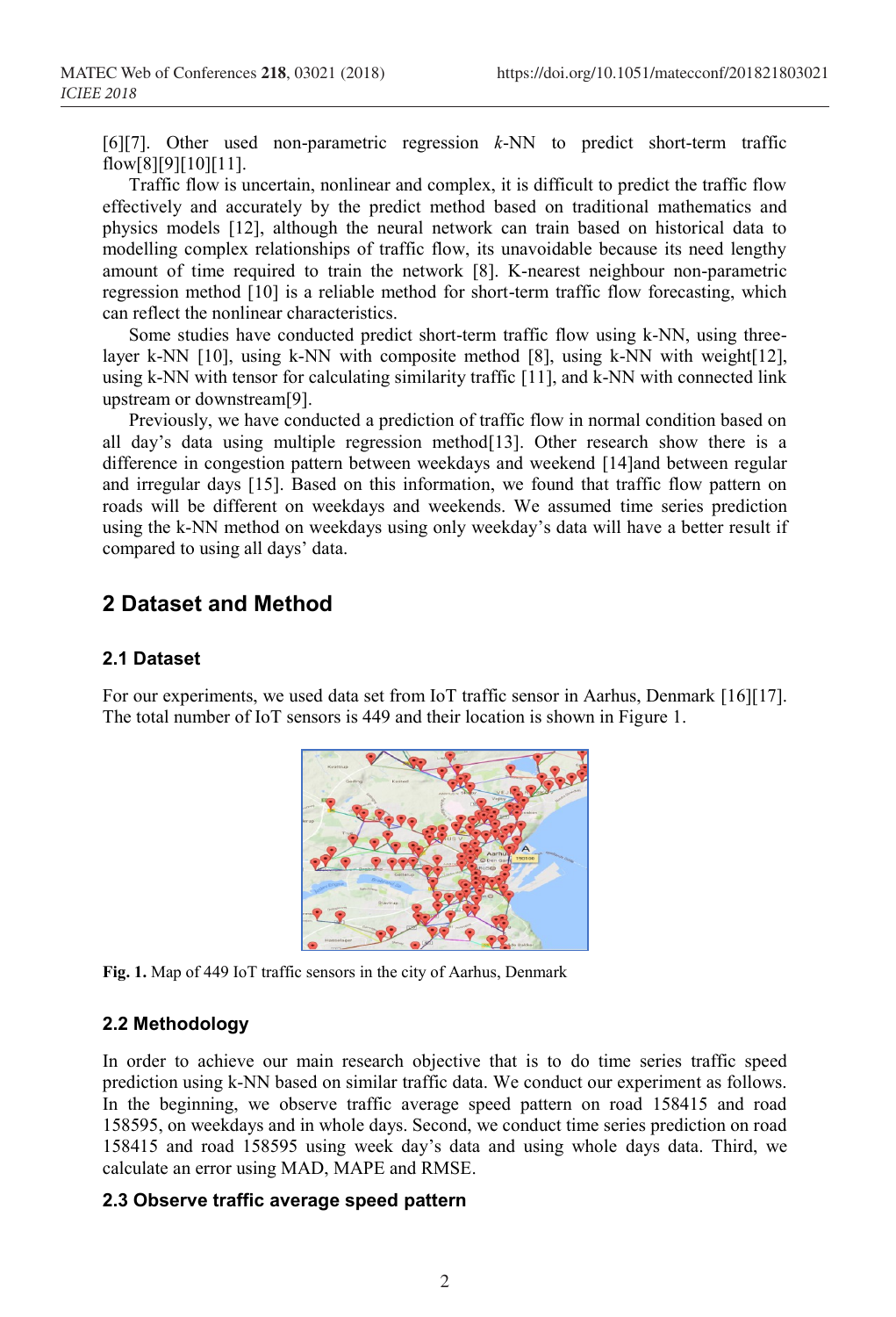Our aim of the research is predicting average speed using a k-NN method based on similar traffic data. We observed traffic flow pattern on two roads and found there are different patterns of traffic flow between weekdays and the whole days. Weekdays' data is traffic data from Monday to Thursday. Whole week data is traffic data from Mondays to Sundays. We observed that traffic pattern on weekdays looks sharper than traffic pattern on whole days, as seen in figure 2 and figure 3 below.



**Fig. 2.** Traffic pattern on road 158415 (a) all day's data, (b) week day's data



**Fig. 3.** Traffic pattern on road 158595 (a) all day's data (b) week day's data.

## **2.4 Time series prediction**

For time series prediction using the k-NN method, we set lags  $= 10$  and  $k = 20$ . For time series prediction using elm neural network, we set lags  $= 4$ , layers  $= 3$  (input, hidden and output), with 4 input neurons, 100 hidden neurons and one input neuron.

# **3 Result and Discussion**

## **3.1 Dataset**

Results of the experiment for short time prediction (25 minutes) on road 158415 are shown in Table 1 and the errors are displayed in Table 2. Results of the experiment for short time prediction (25 minutes) on road 158595 are shown in Table 3 and the errors are displayed in Table 4.

| <b>TIME</b> | Actual | K-NN     | NN       | K-NN     | <b>NN</b> |
|-------------|--------|----------|----------|----------|-----------|
|             |        | Weekdays | Weekdays | All days | All days  |
| 15:05:00    | 45     | 50,15    | 47,91    | 49,50    | 48,24     |
| 15:10:00    | 44     | 54,2     | 48,84    | 46,85    | 49.49     |
| 15:15:00    | 53     | 45,35    | 49,60    | 41,05    | 50,25     |
| 15:20:00    | 48     | 50,7     | 49,59    | 44,85    | 50,27     |
| 15:25:00    | 52     | 51,8     | 49,31    | 47,75    | 50,11     |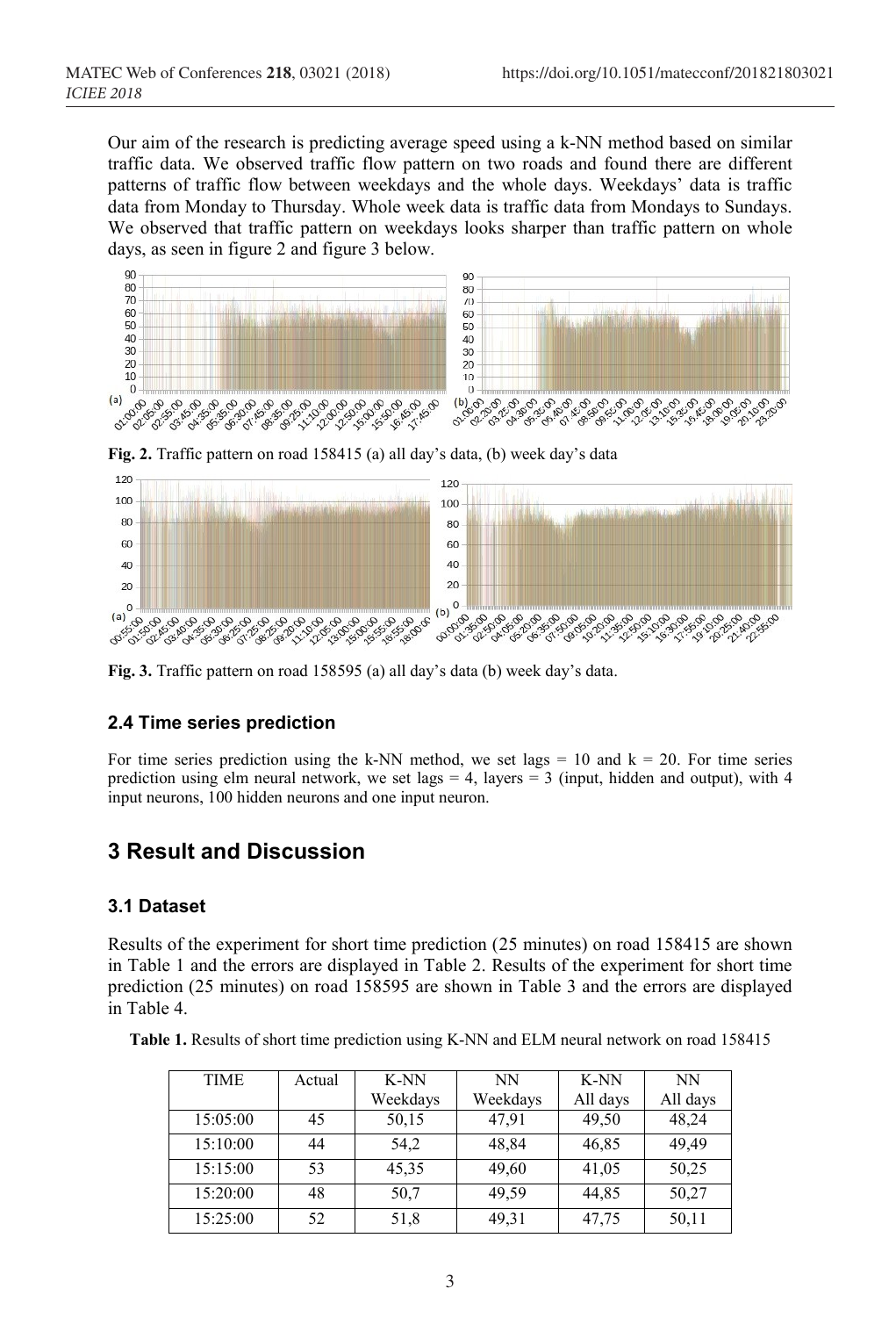| Error       | K-NN     | NΝ       | K-NN     | NN       |
|-------------|----------|----------|----------|----------|
|             | Weekdavs | Weekdavs | All days | All days |
| <b>MAD</b>  | 5,180    | 3,087    | 5,340    | 3,129    |
| <b>RMSE</b> | 6,268    | 3,264    | 6,311    | 3,374    |
| <b>MAPE</b> | 1,01     | 6,48     | 10,75    | 6.65     |

**Table 2.** The error of short time prediction on road 158415

**Table 3**. Results of short time series prediction using K-NN and ELM neural network on road 158595

| <b>TIME</b> | Actual | K-NN     | NN       | $K-NN$   | NN       |
|-------------|--------|----------|----------|----------|----------|
|             |        | Weekdays | Weekdays | All days | All days |
| 06:05:00    | 73     | 69,2     | 74,69    | 70,95    | 74,46    |
| 06:10:00    | 69     | 72.9     | 75,79    | 64,55    | 75,45    |
| 06:15:00    | 74     | 67,55    | 77,29    | 62,7     | 77,16    |
| 06:20:00    | 78     | 73,45    | 78,03    | 68.8     | 78,08    |
| 06:25:00    | 71     | 69       | 78,58    | 70       | 78,74    |

**Table 4.** The error of short time series prediction on road 158595

| Error       | K-NN     | NN       | K-NN     | NN       |
|-------------|----------|----------|----------|----------|
|             | Weekdays | Weekdays | All days | All days |
| <b>MAD</b>  | 4.140    | 3,880    | 5,600    | 3,780    |
| <b>RMSE</b> | 4,381    | 4,848    | 6,890    | 4.770    |
| <b>MAPE</b> | 5,64     | 5,47     | 7.55     | 5.33     |

## **3.2 Discussion**

From observation of traffic speed, we gathered information that traffic flow pattern on weekdays looks sharper than traffic flow in whole days. This show traffic flow on weekdays has a similar pattern. From experiment result, time series prediction using the k-NN method on Monday using weekdays data show a better result than prediction using whole days data. As seen in Figure 4 and Figure 5. This shows us that time series prediction using a k-NN method based on similar traffic flow data produced a better result than based on whole data.



**Fig. 4.** Bar chart of error of short time series prediction on road 158415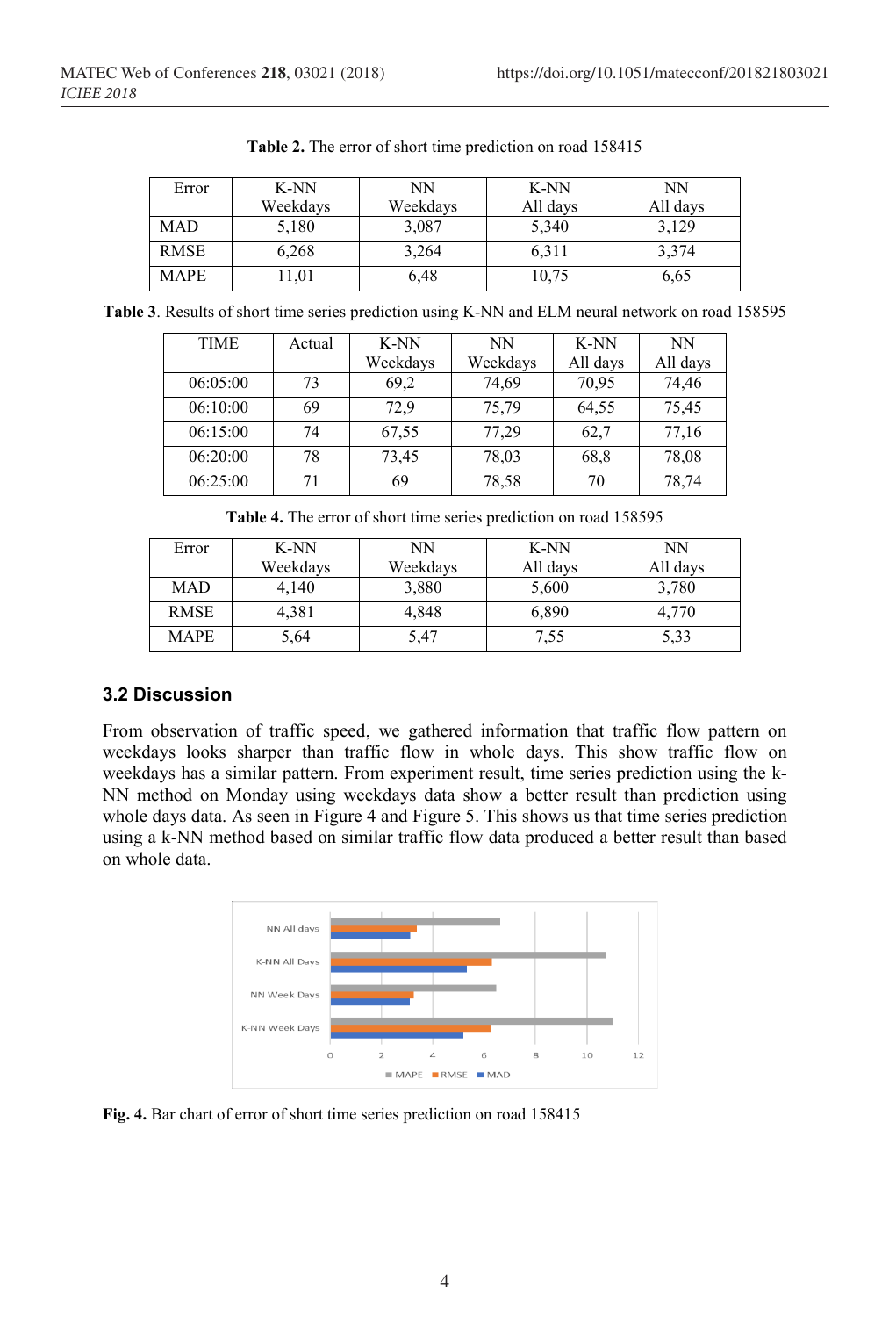

**Fig. 5.** Bar chart of error of short time series prediction on road 158595

# **4 Conclusions**

Generally, our results show that time series prediction on Monday using a k-NN method based on weekdays' data or based on similar traffic data produced better results compared to prediction using whole day's data, also from our experiment, prediction using time series using neural network produced better results when compared with the k-NN method. Further investigation is needed to understand the results clearer. We propose to cluster traffic condition in each day on weekdays and weekends to obtain better results.

# **Acknowledgement**

The authors gratefully acknowledge use of service and facilities at Information System Department, Universitas Mercu Buana, funded by Universitas Mercu Buana.

# **References**

- 1. N. Petrovska and A. Stevanovic, "Traffic Congestion Analysis Visualisation Tool," *IEEE Conf. Intell. Transp. Syst. Proceedings, ITSC*, vol. 2015–Octob, pp. 1489–1494, (2015).
- 2. G. Zhu, K. Song, P. Zhang, and L. Wang, "A traffic flow state transition model for urban road network based on Hidden Markov Model," *Neurocomputing*, vol. **214**, pp. 567–574, (2016).
- 3. H. Dong, L. Jia, X. Sun, C. Li, and Y. Qin, "Road traffic flow prediction with a timeoriented ARIMA model," in *NCM 2009 - 5th International Joint Conference on INC, IMS, and IDC, no.* 1, pp. 1649–1652 (2009).
- 4. E. E. E. Lee, J. J. J. Kim, and W. W. Yoon, "Traffic speed prediction under weekday, time, and neighboring links' speed: Back propagation neural network approach," in *… Theories and Applications. With Aspects of …*, no. Mic, pp. 626–635 (2007).
- 5. K. Kumar, M. Parida, and V. K. Katiyar, "Short Term Traffic Flow Prediction for a Non Urban Highway Using Artificial Neural Network," in *Procedia - Social and Behavioral Sciences*, vol. **104**, pp. 755–764 (2007).
- 6. J. Kim and G. Wang, "Diagnosis and Prediction of Traffic Congestion on Urban Road Networks Using Bayesian Networks," in *Australasian Transport Research Forum 2016*, no. 2595, pp. 1–21 (2016).
- 7. S. S. Aung and T. T. Naing, "Naïve Bayes Classifier Based Traffic Detection System